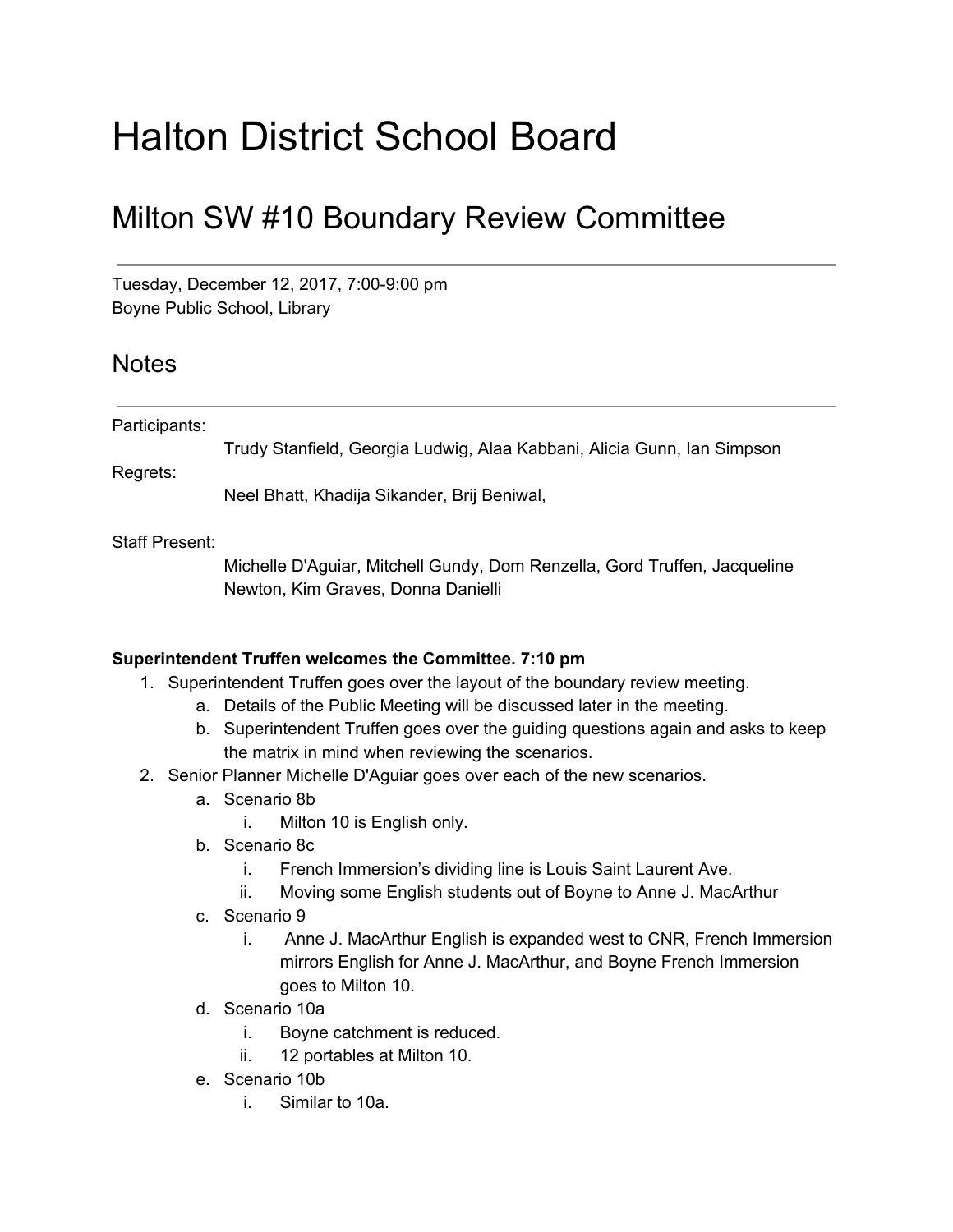- f. Scenario 11a
	- i. Boyne catchment extends to -Tremaine Road, French Immersion Boyne, Anne J. MacArthur, Milton 10 and Anne J. MacArthur
- g. Scenario 11b
	- i. Similar to 11a, the English Tiger Jeet Singh Boyne area goes to Anne J. MacArthur for English.
- 3. Superintendent Truffen suggested maybe including a scenario where Milton 10 is English single track for the public meeting.
	- a. We want the community to know that we looked at it as a possibility.
- 4. BRC breaks at 7:20 pm
- 5. BRSC likes 10b
- 6. BRC ends discussions at 8:00 pm
- 7. The BRC like scenarios 1e, 8c, 10a, 10b
	- a. The English single track was considered but was not viable by both committee members and trustees.
- 8. Scenario 1e
	- a. Pros:
		- i. Splitting the area by the CNR tracks.
		- ii. French Immersion at Anne J. MacArthur going to Milton 10.
		- iii. Boyne has a split cohort.
	- b. Con:
		- i. Opening a school with a lot of empty classrooms.
- 9. Overall PL Robertson and Tiger Jeet Singh doesn't move.
	- a. Setting up Anne J. MacArthur for long term stability
- 10. Scenario 8c
	- a. Pros:
		- i. French Immersion and English same in pocket.
		- ii. South of PL Robertson it doesn't change.
		- iii. Brings Tiger Jeet Singh together and leaves PL Robertson alone.
		- iv. Support for Anne J. MacArthur.
		- v. Tiger Jeet Singh pocket is the same.
		- vi. Stability in the 4 schools.
	- b. Con:
		- i. Staffing
		- ii. Opening a school with empty classrooms.
- 11. Scenario 10a
	- a. Pros:
		- i. Similar to scenario 8c
		- ii. Numbers are good in Anne J. MacArthur and Boyne.
		- iii. Most families have 2 schools maximum.
		- iv. Anne J. MacArthur and Boyne have good numbers.
		- v. Balance in the numbers into 2027
		- vi. No change to some of the school boundaries.